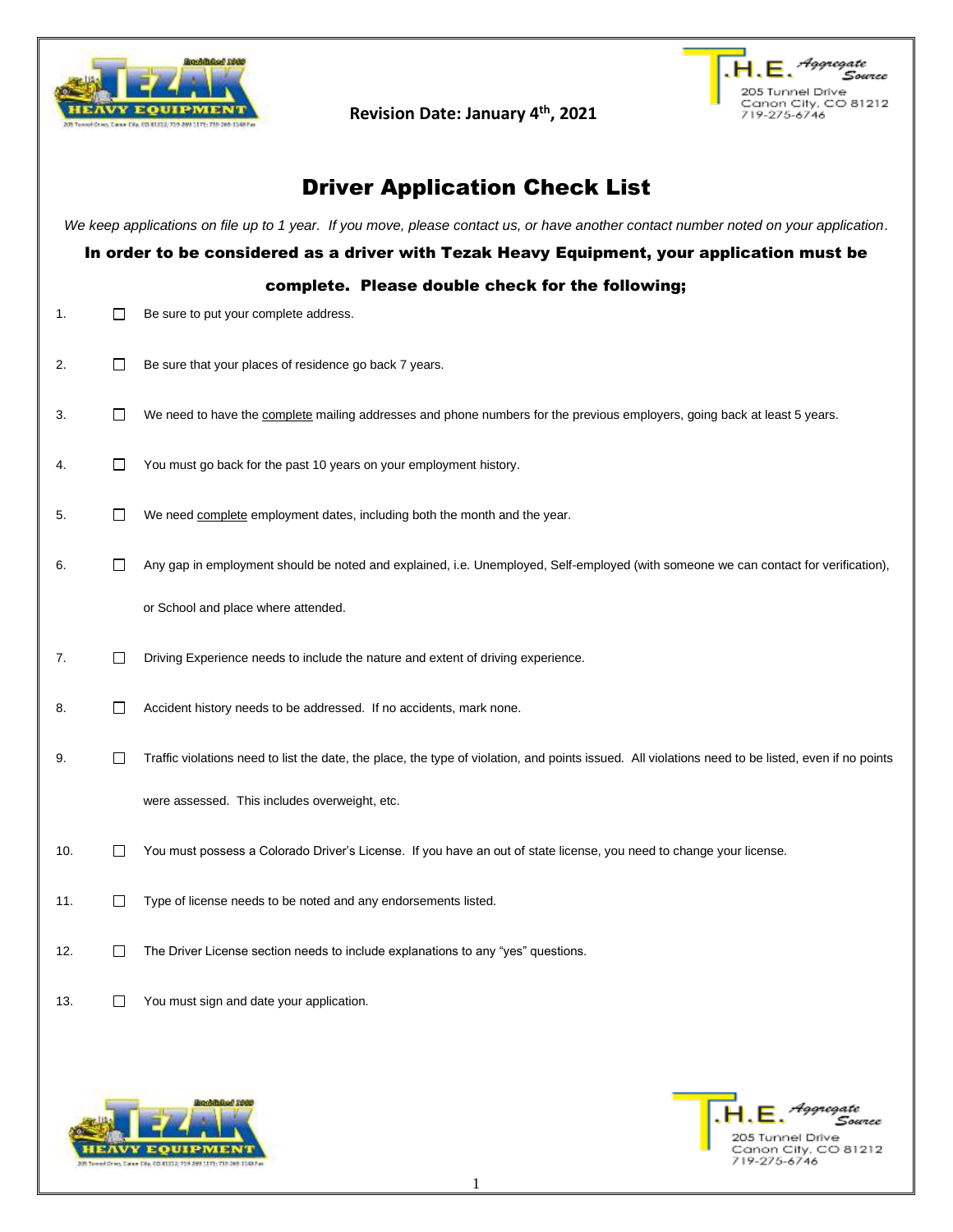## **An Equal Opportunity Employer**

Tezak Heavy Equipment Co., Inc. does not discriminate on the basis of race, color, religion, national origin, sex, age, disability, or any other status protected by law or regulation. It is our intention that all qualified applicants are given equal opportunity and that selection decisions be based on job-related factors.

## DRIVER'S APPLICATION FOR EMPLOYMENT

Answer each question fully and accurately. No action can be taken on this application until you have answered all questions. Use blank paper if you do not have enough room on this application. **PLEASE PRINT**, except for signature on back of application. In reading and answering the following questions, be aware that none of the questions are intended to imply illegal preferences or discrimination based upon non-job-related information.

| <b>Job Applying for:</b>                     |                                                                                                                                  |                            |                               | <b>Today's Date</b>       |                  |
|----------------------------------------------|----------------------------------------------------------------------------------------------------------------------------------|----------------------------|-------------------------------|---------------------------|------------------|
|                                              | <b>Please Print</b>                                                                                                              |                            |                               |                           |                  |
| Are you seeking:<br><b>Full-time</b>         | <b>Part-time</b><br><b>Temporary</b>                                                                                             |                            | Date Available to begin work: |                           |                  |
|                                              |                                                                                                                                  | <b>GENERAL INFORMATION</b> |                               |                           |                  |
|                                              |                                                                                                                                  |                            |                               |                           |                  |
| <b>Last Name</b>                             | <b>First Name</b>                                                                                                                |                            |                               | <b>Middle Name</b>        |                  |
|                                              |                                                                                                                                  |                            |                               |                           |                  |
| <b>Street Address</b>                        | City, State, Zip                                                                                                                 |                            |                               | Length of time at address |                  |
| Are you 18 years of age or older?            | Yes                                                                                                                              | No                         |                               |                           |                  |
| <b>Cell Phone</b>                            | <b>Home Phone</b>                                                                                                                | <b>Email Address</b>       |                               |                           |                  |
|                                              | PREVIOUS SEVEN YEARS RESIDENCY (ATTACH ADDITIONAL SHEETS IF NECESSARY)                                                           |                            |                               |                           |                  |
|                                              |                                                                                                                                  |                            |                               |                           |                  |
| <b>Street Address</b>                        | City, State, Zip                                                                                                                 |                            |                               | Length of time at address |                  |
|                                              |                                                                                                                                  |                            |                               |                           |                  |
| <b>Street Address</b>                        | City, State, Zip                                                                                                                 |                            |                               | Length of time at address |                  |
|                                              |                                                                                                                                  |                            |                               |                           |                  |
| <b>Street Address</b>                        | City, State, Zip                                                                                                                 |                            |                               | Length of time at address |                  |
|                                              |                                                                                                                                  |                            |                               |                           |                  |
| Have you ever applied here before?           |                                                                                                                                  | Yes                        | No                            | If yes, when?             |                  |
| Have you ever worked for this company before |                                                                                                                                  | Yes                        | If yes, Month & Year?<br>No   |                           |                  |
| Location:                                    |                                                                                                                                  |                            |                               | <b>Position:</b>          |                  |
| <b>Reason for Leaving?</b>                   |                                                                                                                                  |                            |                               |                           |                  |
|                                              |                                                                                                                                  |                            |                               |                           |                  |
|                                              | If hired can you furnish proof you are eligible to work in the US?                                                               |                            | <b>No</b><br>Yes              |                           |                  |
|                                              |                                                                                                                                  |                            |                               |                           |                  |
|                                              | Any job offer made following the interview process will be contingent upon successful completion of background checks, physical, |                            |                               |                           |                  |
|                                              |                                                                                                                                  | and drug screen.           |                               |                           |                  |
|                                              |                                                                                                                                  | <b>EDUCATION</b>           |                               |                           |                  |
| <b>Education</b>                             | <b>Name and Location of School</b>                                                                                               | <b>Subjects Studied</b>    |                               | <b>Years Completed</b>    | Degree / Diploma |
| <b>College or University</b>                 |                                                                                                                                  |                            |                               |                           |                  |
| <b>Business/Trade/Vocational</b>             |                                                                                                                                  |                            |                               |                           |                  |
| <b>Business/Trade/Vocational</b>             |                                                                                                                                  |                            |                               |                           |                  |
| <b>High School or GED</b>                    |                                                                                                                                  |                            |                               |                           |                  |
|                                              | If employed, do you expect to be engaged in any additional business or employment outside of our job?                            |                            |                               |                           | Yes<br>No        |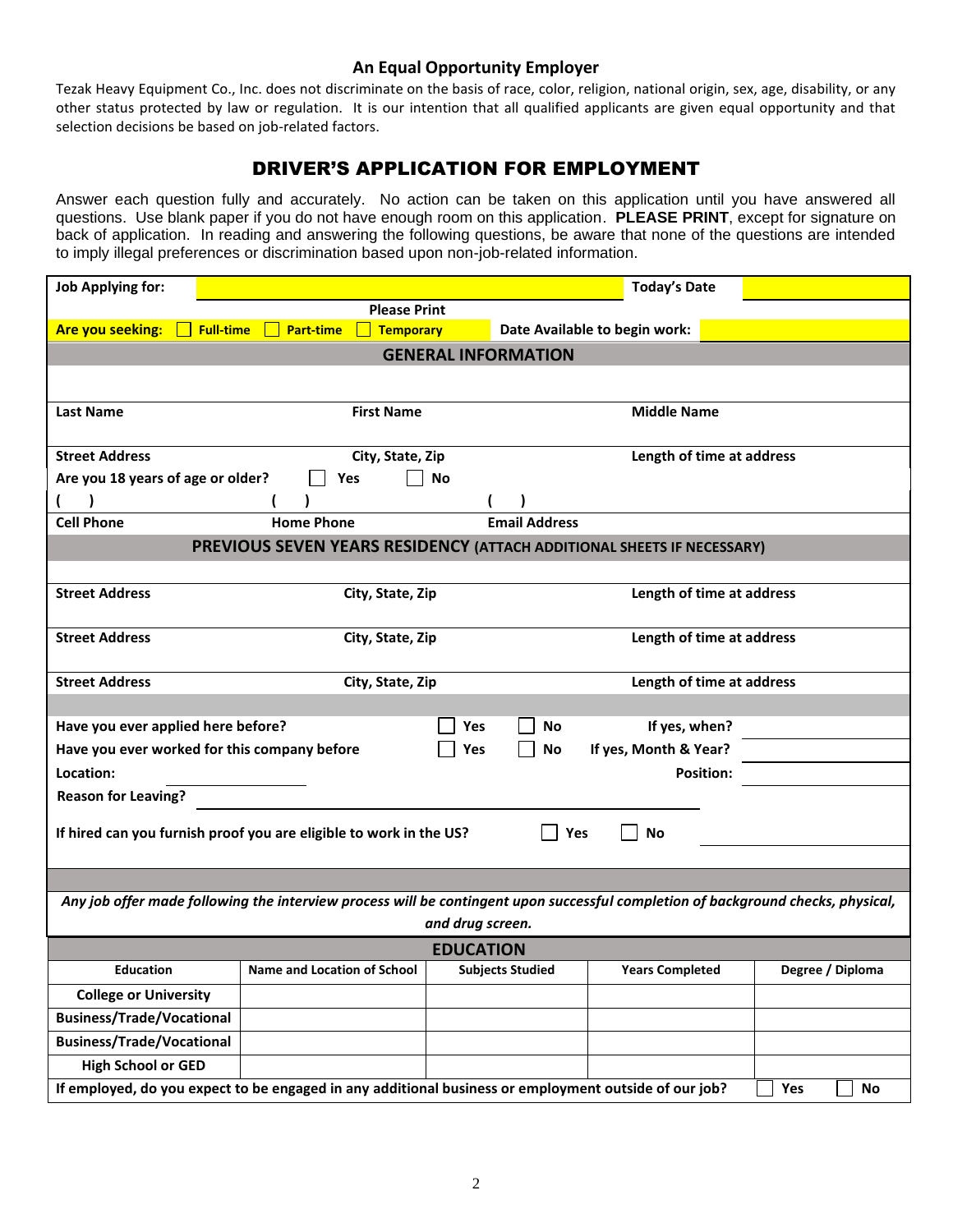# **EXPERIENCE AND QUALIFICATIONS OF DRIVER AND SPECIAL SKILLS**

| <b>LICENSE INFORMATION</b> |                                                                                                                                                                                                                                                        |              |                                                 |  |  |
|----------------------------|--------------------------------------------------------------------------------------------------------------------------------------------------------------------------------------------------------------------------------------------------------|--------------|-------------------------------------------------|--|--|
|                            | Section 383.21 FMCSR states "No person who operates a commercial motor vehicle shall at any time have more than one driver's<br>license." I certify that I do not have more than one motor vehicle license, the information for which is listed below. |              |                                                 |  |  |
|                            |                                                                                                                                                                                                                                                        |              |                                                 |  |  |
| <b>STATE</b>               | LICENSE NO.                                                                                                                                                                                                                                            | <b>CLASS</b> | <b>ENDORSEMENT(S)</b><br><b>EXPIRATION DATE</b> |  |  |
|                            |                                                                                                                                                                                                                                                        |              |                                                 |  |  |
|                            |                                                                                                                                                                                                                                                        |              |                                                 |  |  |
|                            |                                                                                                                                                                                                                                                        |              |                                                 |  |  |
|                            |                                                                                                                                                                                                                                                        |              |                                                 |  |  |

**A.** Have you ever been denied a license, permit or privilege to operate a motor vehicle?  $\Box$  Yes  $\Box$  No

**B.** Has any license, permit or privilege ever been suspended ore revoked?  $\Box$  Yes  $\Box$  No

*If the answer to either A. or B. is yes, explain details (attach additional sheet if necessary):* 

**Number of years you've held a Commercial Drivers License (CDL)? Enter N/A if None: \_\_\_\_\_\_\_\_\_\_\_**

| <b>DRIVING EXPERIENCE</b> |                                                       |             |    |                                               |  |
|---------------------------|-------------------------------------------------------|-------------|----|-----------------------------------------------|--|
| <b>CLASS OF EQUIPMENT</b> | <b>TYPE OF EQUIPMENT</b><br>(VAN, TANK, FLATBED, ETC) | <b>FROM</b> | ΤO | <b>APPROXIMATE # OF</b><br><b>MILES TOTAL</b> |  |
| <b>Straight Truck</b>     |                                                       |             |    |                                               |  |
| Tractor & semi-trailer    |                                                       |             |    |                                               |  |
| Tractor & two trailers    |                                                       |             |    |                                               |  |
| Other                     |                                                       |             |    |                                               |  |

**\_\_\_\_\_\_\_\_\_\_\_\_\_\_\_\_\_\_\_\_\_\_\_\_\_\_\_\_\_\_\_\_\_\_\_\_\_\_\_\_\_\_\_\_\_\_\_\_\_\_\_\_\_\_\_\_\_\_\_\_\_\_\_\_\_\_\_\_\_\_\_\_\_\_\_\_\_\_\_\_\_\_\_\_\_\_\_\_\_\_\_\_\_\_\_\_\_\_\_\_\_\_\_\_\_\_\_\_**

| ACCIDENT RECORD FOR PAST 3 YEARS (ATTACH ADDITIONAL SHEET IF NECESSARY) |                                    |                   |                  |                        |
|-------------------------------------------------------------------------|------------------------------------|-------------------|------------------|------------------------|
| <b>DATES</b>                                                            | <b>NATURE OF ACCIDENT</b>          | <b>NUMBER OF</b>  | <b>NUMBER OF</b> | <b>HAZARDOUS</b>       |
| (IN CHRONOLOGICAL ORDER)                                                | (HEAD-ON, REAR-END, ROLLOVER, ETC) | <b>FATALITIES</b> | <b>INJURIES</b>  | <b>MATERIAL SPILLS</b> |
|                                                                         |                                    |                   |                  | No<br>Yes              |
|                                                                         |                                    |                   |                  | No<br>Yes              |
|                                                                         |                                    |                   |                  | No<br>Yes              |

| <b>TRAFFIC CONVICTIONS &amp; FORFEITURES FOR THE PAST 3 YEARS</b> |                                                    |               |                |  |  |
|-------------------------------------------------------------------|----------------------------------------------------|---------------|----------------|--|--|
|                                                                   | Other than Parking Violations / Write NONE if none |               |                |  |  |
| <b>DATE</b>                                                       | <b>LOCATION</b>                                    | <b>CHARGE</b> | <b>PENALTY</b> |  |  |
|                                                                   |                                                    |               |                |  |  |
|                                                                   |                                                    |               |                |  |  |
|                                                                   |                                                    |               |                |  |  |

## **EXPERIENCE AND QUALIFICATIONS – OTHER**

\_\_\_\_\_\_\_\_\_\_\_\_\_\_\_\_\_\_\_\_\_\_\_\_\_\_\_\_\_\_\_\_\_\_\_\_\_\_\_\_\_\_\_\_\_\_\_\_\_\_\_\_\_\_\_\_\_\_\_\_\_\_\_\_\_\_\_\_\_\_\_\_\_\_\_\_\_\_\_\_\_\_\_\_\_\_\_\_\_\_\_\_\_\_\_\_\_\_\_\_\_\_\_\_\_\_\_\_

**What additional training do you have that relates to the job for which you are applying:** \_\_\_\_\_\_\_\_\_\_\_\_\_\_\_\_\_\_\_\_\_\_\_\_\_\_\_\_\_\_\_\_\_\_

**List professional, trade, business or civic activities and offices held. (Exclude labor organizations and memberships that reveal**  race, color, religion, national origin, sex, age, disability, or other protected class: \_\_\_\_\_\_\_\_\_\_\_\_\_\_\_\_\_\_\_\_\_\_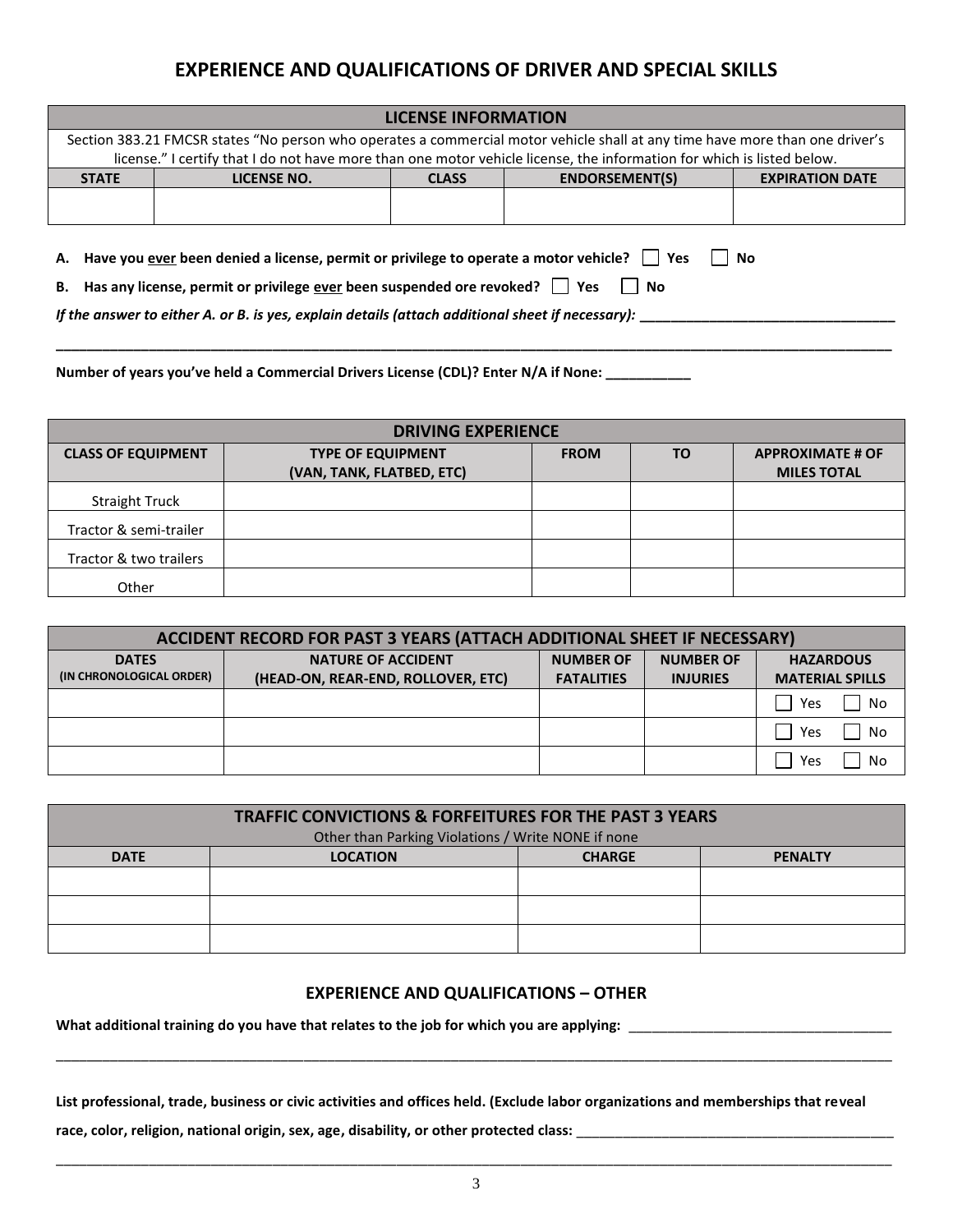### **WORK HISTORY**

List name of employers in consecutive order with the most recent or last employer listed first. Account for all periods of time including military service and any periods of unemployment. If self-employed, give firm name and supply business references. Use additional sheets if needed.

| <b>PREVIOUS EMPLOYER:</b>                                                 | Note: you are required to give all employment information for the last 10 years.                                                                               |
|---------------------------------------------------------------------------|----------------------------------------------------------------------------------------------------------------------------------------------------------------|
|                                                                           |                                                                                                                                                                |
|                                                                           |                                                                                                                                                                |
|                                                                           |                                                                                                                                                                |
|                                                                           |                                                                                                                                                                |
|                                                                           |                                                                                                                                                                |
| MAY WE CONTACT THIS EMPLOYER: $\Box$ Yes $\Box$ No                        |                                                                                                                                                                |
|                                                                           | ANY GAPS IN EMPLOYMENT AND/OR UNEMPLOYMENT MUST BE EXPLAINED. INCLUDE DATES (MONTH/YEAR) AND REASON:                                                           |
|                                                                           | Were you subject to the Federal (or PUC) Motor Carrier Safety Regulations while employed by the previous employer? $\Box$ Yes $\Box$ No                        |
| testing requirements under 49 CFR parts 40/382 while employed here?   Yes | Was the previous job position designated as a safety sensitive function in any DOT regulated mode, subject to alcohol & controlled substances<br>No<br>$\perp$ |
| <b>PREVIOUS EMPLOYER:</b>                                                 |                                                                                                                                                                |
|                                                                           |                                                                                                                                                                |
|                                                                           |                                                                                                                                                                |
|                                                                           |                                                                                                                                                                |
|                                                                           |                                                                                                                                                                |
|                                                                           |                                                                                                                                                                |
| MAY WE CONTACT THIS EMPLOYER: $\Box$ Yes $\Box$ No                        |                                                                                                                                                                |
|                                                                           | ANY GAPS IN EMPLOYMENT AND/OR UNEMPLOYMENT MUST BE EXPLAINED. INCLUDE DATES (MONTH/YEAR) AND REASON:                                                           |
|                                                                           | Were you subject to the Federal (or PUC) Motor Carrier Safety Regulations while employed by the previous employer? $\Box$ Yes $\Box$ No                        |
| testing requirements under 49 CFR parts 40/382 while employed here?   Yes | Was the previous job position designated as a safety sensitive function in any DOT regulated mode, subject to alcohol & controlled substances<br>No            |
| <b>PREVIOUS EMPLOYER:</b>                                                 |                                                                                                                                                                |
|                                                                           |                                                                                                                                                                |
|                                                                           |                                                                                                                                                                |
|                                                                           |                                                                                                                                                                |
|                                                                           |                                                                                                                                                                |
|                                                                           |                                                                                                                                                                |
| MAY WE CONTACT THIS EMPLOYER: $\Box$ Yes                                  | l No                                                                                                                                                           |
|                                                                           | ANY GAPS IN EMPLOYMENT AND/OR UNEMPLOYMENT MUST BE EXPLAINED. INCLUDE DATES (MONTH/YEAR) AND REASON:                                                           |
|                                                                           | Were you subject to the Federal (or PUC) Motor Carrier Safety Regulations while employed by the previous employer? □ Yes<br>  No                               |
|                                                                           | Was the previous job position designated as a safety sensitive function in any DOT regulated mode, subject to alcohol & controlled substances                  |

is the previous job position designated as a safety sensitive function in any DOT regulated mode, subject to alcohol & controlled substances testing requirements under 49 CFR parts 40/382 while employed here?  $\Box$  Yes  $\Box$  No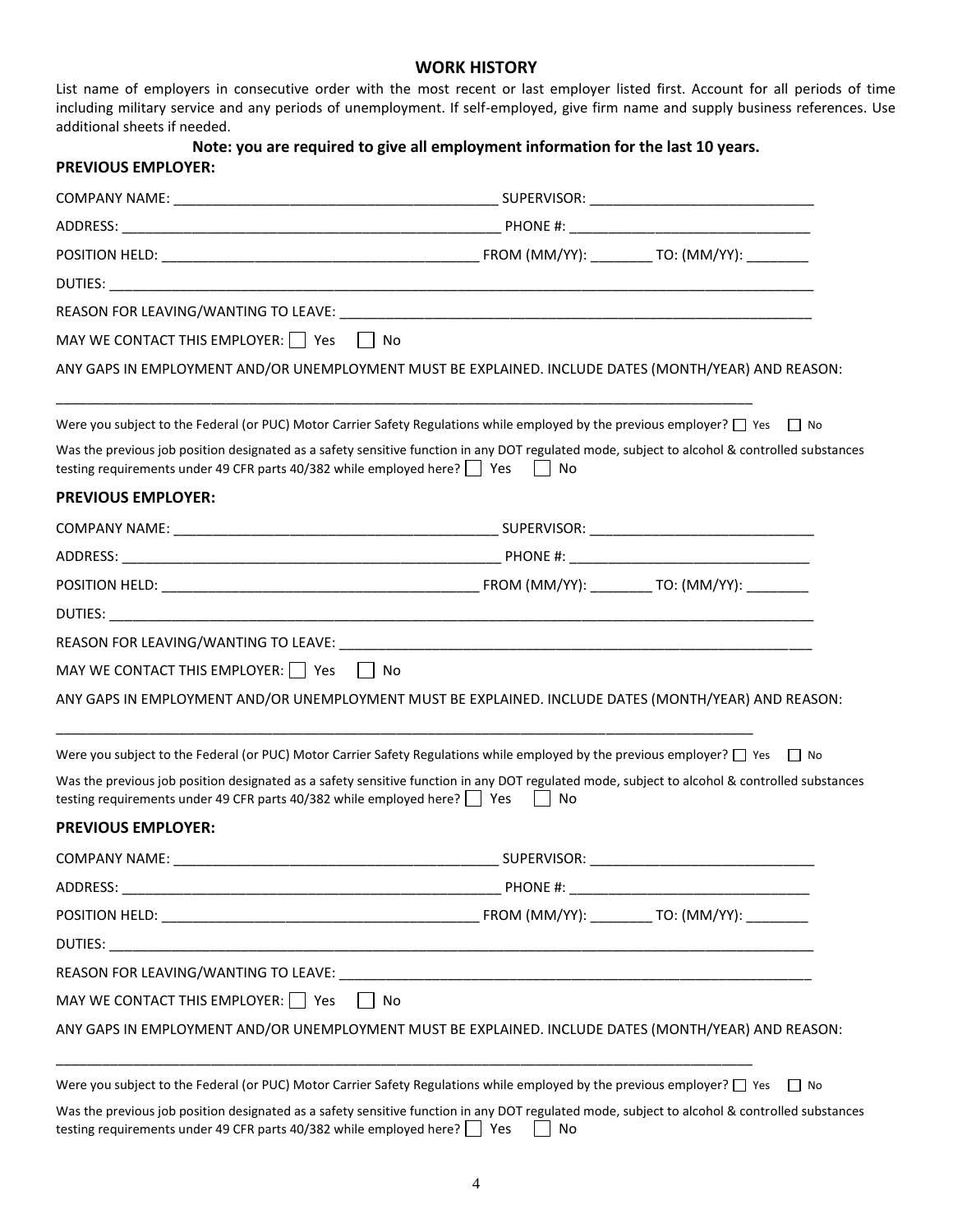### **WORK HISTORY (continued)**

List name of employers in consecutive order with the most recent or last employer listed first. Account for all periods of time including military service and any periods of unemployment. If self-employed, give firm name and supply business references. Use additional sheets if needed.

| <b>PREVIOUS EMPLOYER:</b>                                                                | Note: you are required to give all employment information for the last 10 years.                                                                                                                                                                                                         |
|------------------------------------------------------------------------------------------|------------------------------------------------------------------------------------------------------------------------------------------------------------------------------------------------------------------------------------------------------------------------------------------|
|                                                                                          |                                                                                                                                                                                                                                                                                          |
|                                                                                          |                                                                                                                                                                                                                                                                                          |
|                                                                                          |                                                                                                                                                                                                                                                                                          |
|                                                                                          |                                                                                                                                                                                                                                                                                          |
|                                                                                          |                                                                                                                                                                                                                                                                                          |
|                                                                                          |                                                                                                                                                                                                                                                                                          |
|                                                                                          | ANY GAPS IN EMPLOYMENT AND/OR UNEMPLOYMENT MUST BE EXPLAINED. INCLUDE DATES (MONTH/YEAR) AND REASON:                                                                                                                                                                                     |
| testing requirements under 49 CFR parts 40/382 while employed here?   Yes   No           | Were you subject to the Federal (or PUC) Motor Carrier Safety Regulations while employed by the previous employer? $\Box$ Yes $\Box$ No<br>Was the previous job position designated as a safety sensitive function in any DOT regulated mode, subject to alcohol & controlled substances |
|                                                                                          |                                                                                                                                                                                                                                                                                          |
| <b>PREVIOUS EMPLOYER:</b>                                                                |                                                                                                                                                                                                                                                                                          |
|                                                                                          |                                                                                                                                                                                                                                                                                          |
|                                                                                          |                                                                                                                                                                                                                                                                                          |
|                                                                                          |                                                                                                                                                                                                                                                                                          |
|                                                                                          |                                                                                                                                                                                                                                                                                          |
|                                                                                          |                                                                                                                                                                                                                                                                                          |
| MAY WE CONTACT THIS EMPLOYER: Yes No                                                     |                                                                                                                                                                                                                                                                                          |
|                                                                                          | ANY GAPS IN EMPLOYMENT AND/OR UNEMPLOYMENT MUST BE EXPLAINED. INCLUDE DATES (MONTH/YEAR) AND REASON:                                                                                                                                                                                     |
|                                                                                          | Were you subject to the Federal (or PUC) Motor Carrier Safety Regulations while employed by the previous employer? □ Yes □ No                                                                                                                                                            |
| testing requirements under 49 CFR parts 40/382 while employed here? $\Box$ Yes $\Box$ No | Was the previous job position designated as a safety sensitive function in any DOT regulated mode, subject to alcohol & controlled substances                                                                                                                                            |
| <b>PREVIOUS EMPLOYER:</b>                                                                |                                                                                                                                                                                                                                                                                          |
|                                                                                          |                                                                                                                                                                                                                                                                                          |
|                                                                                          |                                                                                                                                                                                                                                                                                          |
|                                                                                          |                                                                                                                                                                                                                                                                                          |
|                                                                                          |                                                                                                                                                                                                                                                                                          |
|                                                                                          |                                                                                                                                                                                                                                                                                          |
| MAY WE CONTACT THIS EMPLOYER: $\Box$ Yes                                                 | No                                                                                                                                                                                                                                                                                       |
|                                                                                          | ANY GAPS IN EMPLOYMENT AND/OR UNEMPLOYMENT MUST BE EXPLAINED. INCLUDE DATES (MONTH/YEAR) AND REASON:                                                                                                                                                                                     |
|                                                                                          | Were you subject to the Federal (or PUC) Motor Carrier Safety Regulations while employed by the previous employer? $\Box$ Yes $\Box$ No                                                                                                                                                  |
|                                                                                          | We the province ish position designated as a safety consitive function in any DOT regulated mode, subject to elected 8, controlled substances                                                                                                                                            |

Was the previous job position designated as a safety sensitive function in any DOT regulated mode, subject to alcohol & controlled substances testing requirements under 49 CFR parts 40/382 while employed here?  $\Box$  Yes  $\Box$  No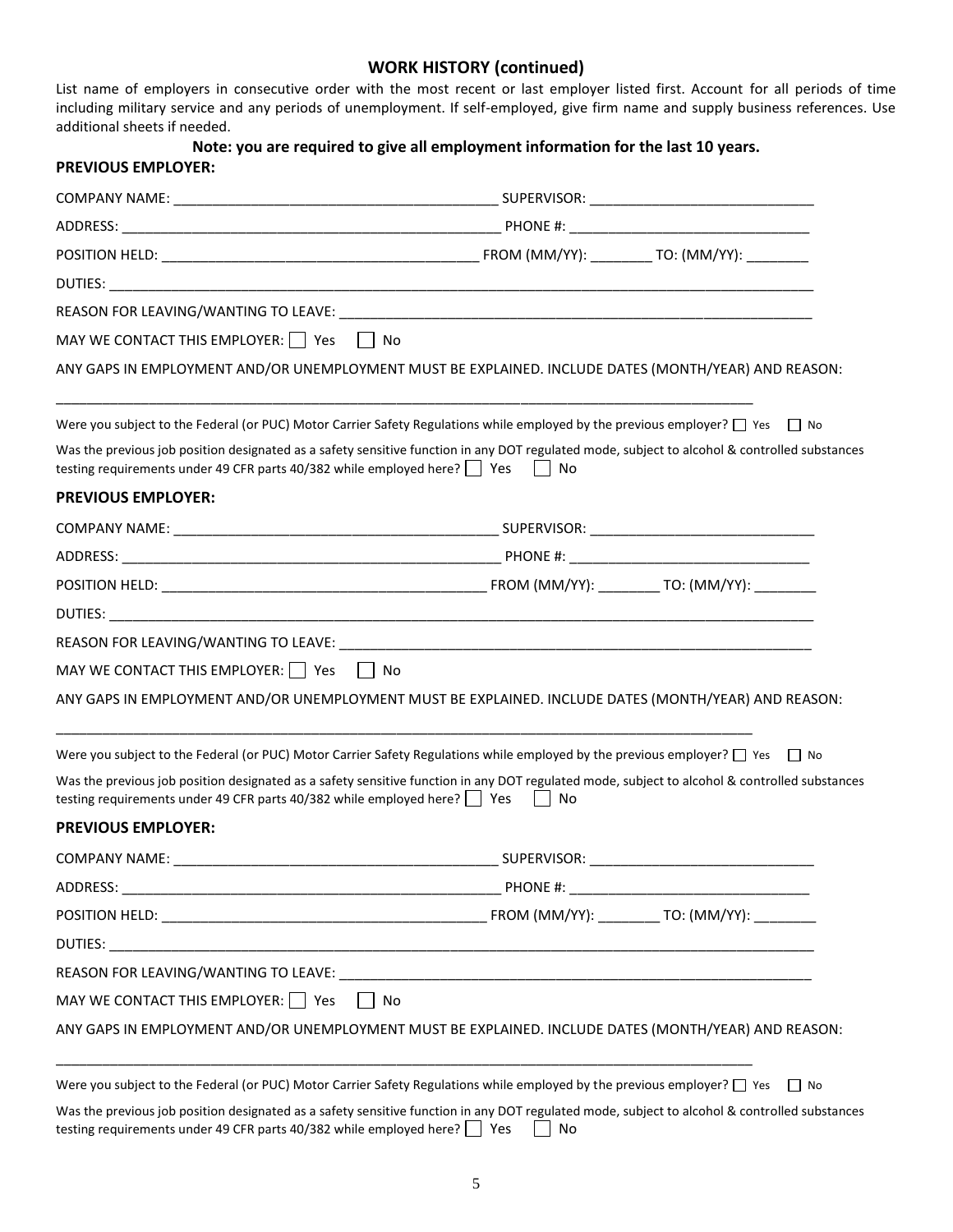# **Motor Vehicle Driver's Certification of Compliance with Driver License Requirements**

**MOTOR CARRIER INSTRUCTIONS:** The requirements in Part 383 apply to every driver who operates in interstate, intrastate, or foreign commerce and operates a vehicle weighting 26,001 pounds or more, can transport more than 15 people, or transports hazardous materials that require placarding.

The requirements in Part 391 apply to every driver who operates in interstate commerce and operates a vehicle weighting 10,001 pounds or more, can transport more than 15 people, or transports hazardous materials that require placarding.

**DRIVER REQUIREMETNS:** Parts 383 and 391 of the Federal Motor Carrier Safety Regulations contain certain driver licensing requirements that you as a driver must comply with, including the following:

- 1.) **POSSESS ONLY ONE LICENSE:** You, as a commercial vehicle driver, may not possess more than one motor vehicle operator's license.
- 2.) **NOTIFICATION OF LICENSE SUSPENSION, REVOCATION, OR CANCELLATION:** Section 391.15(b)(2) and 383.33 of the Federal Motor Carrier Safety Regulations require that you notify your employer the NEXT BUSINESS DAY of any revocation or suspension of your driver's license. In addition, Section 383.31 requires that any time you are convicted of violating a state or local traffic law (other than parking), you must report it within 30 days to:
	- 1. Your employing motor carrier, and
	- 2. The state that issued your license (if the violation occurs in a state other than the one which issued your license.) The notification to both the employer and the state must be in writing.
- 3.) **CDL DOMICILE REQUIREMENT:** Section 383.23(a)(2) requires that your commercial driver's license be issued by your legal state of domicile, where you have your true, fixed, and permanent home and principal residence and to which you have the intention of returning whenever you are absent. If you establish a new domicile in another state, you must apply to transfer your CDL within 30 days.

The following license is the only one I possess:

# **DRIVER CERTIFICATION: I certify that I have read and understood the above requirements.**

Driver's Name (Printed): **Example 2018** 

Driver's Signature: \_\_\_\_\_\_\_\_\_\_\_\_\_\_\_\_\_\_\_\_\_\_\_\_\_\_\_\_\_\_\_\_\_\_\_\_\_\_\_\_\_\_\_\_\_ Date: \_\_\_\_\_\_\_\_\_\_\_\_\_\_\_\_\_\_\_\_\_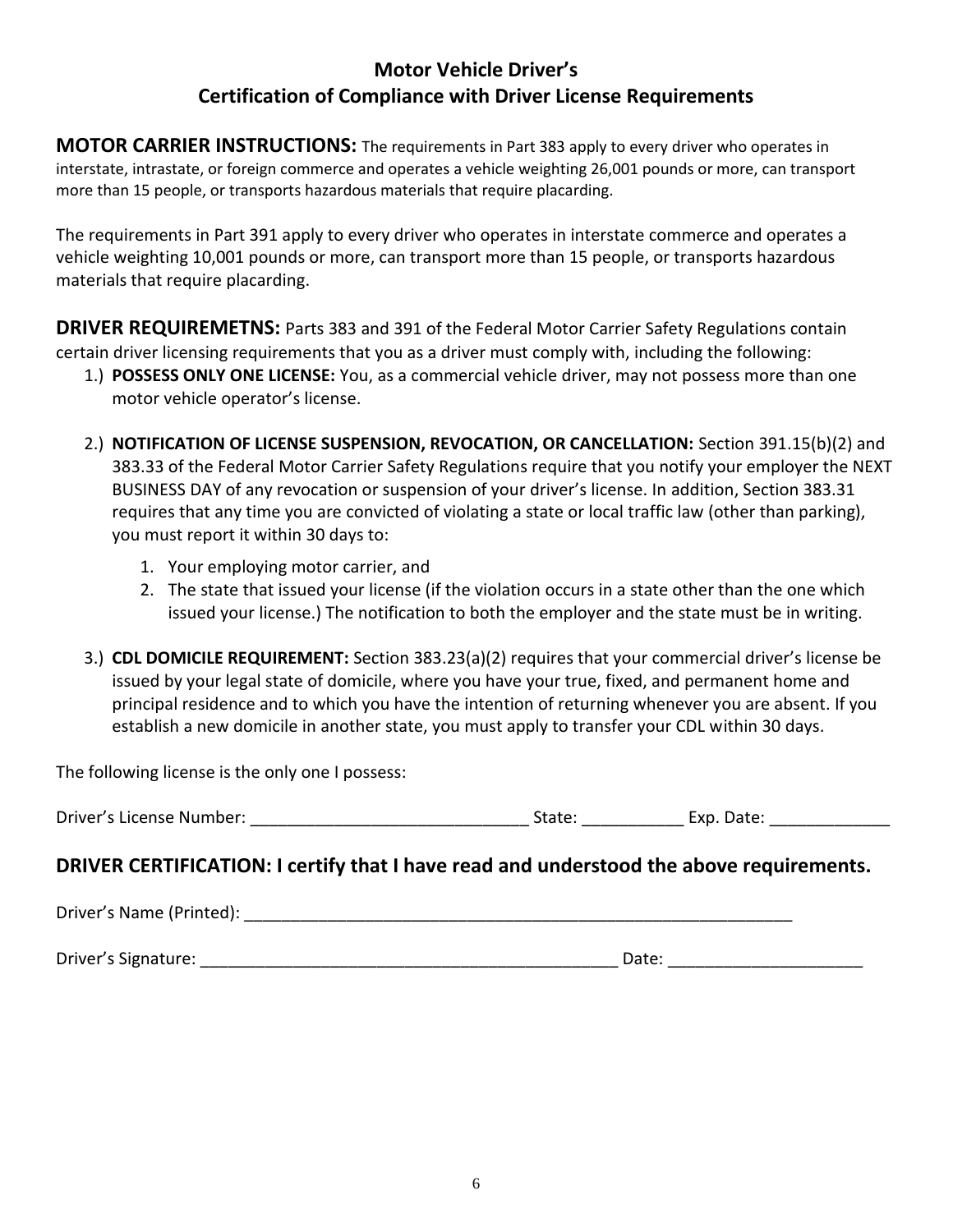# **PREVIOUS PRE-EMPLOYMENT EMPLOYEE ALCOHOL AND DRUG TEST STATEMENT**

Section 40.25(j) as the employer, you must also ask the employee whether he/she has tested positive, or refused to test, on any pre-employment drug or alcohol test administered by an employer to which the employee applied for, but did not obtain, safety-sensitive transportation work covered by DOT agency drug and alcohol testing rules during the past two years. If the employee admits that he/she had a positive test or a refusal to test, you must not use the employee to perform safety sensitive functions for you, until and unless the employee documents successful completion of the return-to-duty process. (ref. Section 40.25 (b)(5) and €)

Prospective Employee Name:  $\blacksquare$ 

The prospective employee is required by Section 40.25(j) to respond to the following questions.

1. Have you ever tested positive, or refused to test, on any pre-employment drug or alcohol test administered by an employer to which you applied for, but did not obtain, safety-sensitive transportation work covered by DOT agency drug and alcohol testing rules during the past two years?

| Check one: $\Box$ Yes |  | $\Box$ No |
|-----------------------|--|-----------|
|-----------------------|--|-----------|

2. If you answered yes, can you provide/obtain proof that you've successfully completed the DOT returnto-duty requirements?

Check one:  $\Box$  Yes  $\Box$  No

I certify that the information provided on this document is true and correct.

\_\_\_\_\_\_\_\_\_\_\_\_\_\_\_\_\_\_\_\_\_\_\_\_\_\_\_\_\_\_\_\_\_\_\_\_\_\_\_\_\_\_\_\_ \_\_\_\_\_\_\_\_\_\_\_\_\_\_\_\_\_\_

\_\_\_\_\_\_\_\_\_\_\_\_\_\_\_\_\_\_\_\_\_\_\_\_\_\_\_\_\_\_\_\_\_\_\_\_\_\_\_\_\_\_\_\_ \_\_\_\_\_\_\_\_\_\_\_\_\_\_\_\_\_\_

Prospective Employee Signature Date Date

Witnessed by (Print and Sign Name) Date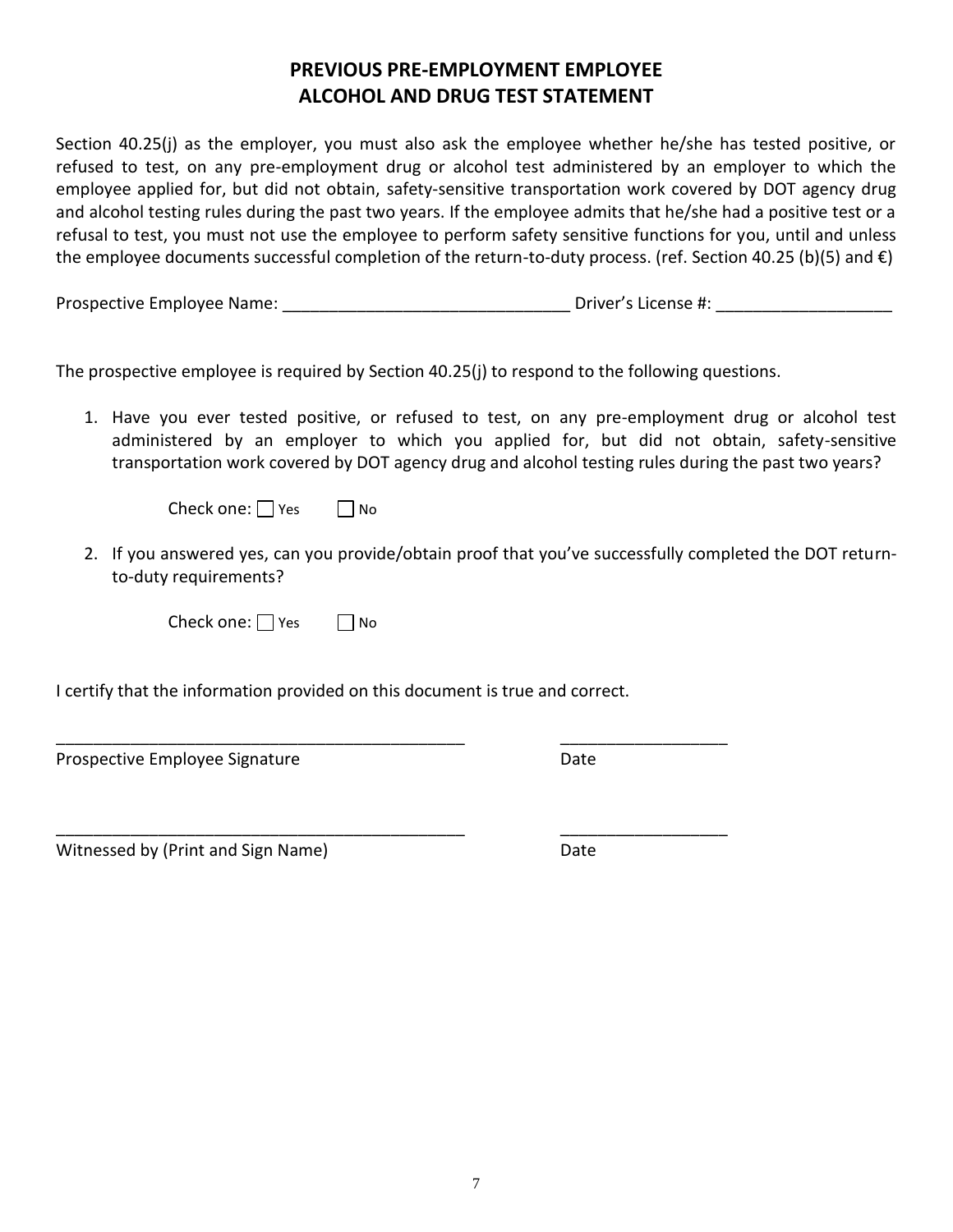| <b>Additional Information and References</b>                                                                 |                |          |  |  |
|--------------------------------------------------------------------------------------------------------------|----------------|----------|--|--|
| Have you worked or attended school under any other name?                                                     | Yes<br>No      |          |  |  |
| If yes, please provide names?                                                                                |                |          |  |  |
|                                                                                                              |                |          |  |  |
| Have you ever been fired from a job or asked to resign?<br>$\Box$ Yes<br>$\Box$ No<br>If yes please explain: |                |          |  |  |
|                                                                                                              |                |          |  |  |
|                                                                                                              |                |          |  |  |
| <b>References</b><br>Please provide a minimum of three references, not relatives or former employers         |                |          |  |  |
| <b>Name</b>                                                                                                  | <b>Address</b> | Phone #: |  |  |
|                                                                                                              |                |          |  |  |
|                                                                                                              |                |          |  |  |
|                                                                                                              |                |          |  |  |
|                                                                                                              |                |          |  |  |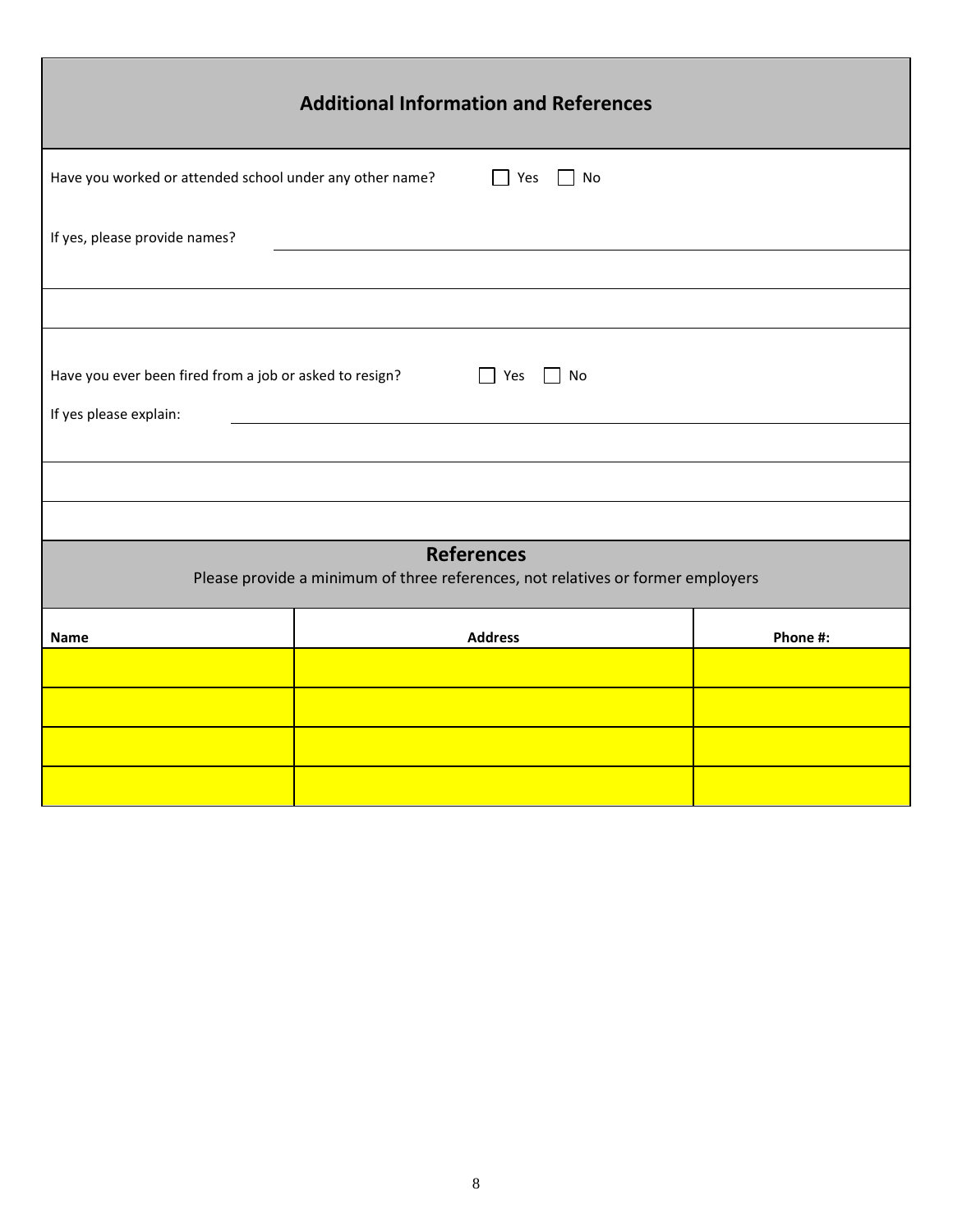## **AFFIDAVIT, CONSENT AND RELEASE**

*Please read each statement carefully before signing. You must sign both signature lines*

Print Name Today's Date Name Today's Date New York 2014

I understand that information I provide regarding current and/or previous employers may be used, and those employer(s) will be contacted, for the purpose of investigating my safety performance history as required by 49 CFR 391.23(d) and (e). *I understand that I have the right to:*

Review information provided by previous employers;

Have errors in the information corrected by previous employers and for those previous employers to resend the corrected information to the prospective employer;

Have a rebuttal statement attached to the alleged erroneous information, if the previous employer(s) and I cannot agree on the accuracy of the information.

**Signature** 

I certify that all information provided in this employment application is true and complete. I understand that any false information or omission may disqualify me from further consideration for employment and may result in my dismissal if discovered at a later date.

I authorize the investigation of any or all statements contained in this application. I also authorize, whether listed or not, any person, school, current employer, past employers, and organizations to provide relevant information and opinions that may be useful in making a hiring decision. I release such persons and organizations from any legal liability in making such statements.

I understand I will be required to successfully pass a drug screening examination. I hereby consent to a pre- and/or postemployment drug screen as a condition of employment.

I understand that if I am extended an offer of employment it may be conditioned upon my successfully passing a complete pre-employment physical examination. I consent to the release of any or all medical information as may be deemed necessary to judge my capability to do the work for which I am applying.

**I UNDERSTAND THAT THIS APPLICATION, VERBAL STATEMENTS BY MANAGEMENT, OR SUBSEQUENT EMPLOYMENT DOES NOT CREATE AN EXPRESS OR IMPLIED CONTRACT OF EMPLOYMENT NOR GUARANTEED EMPLOYMENT FOR ANY DEFINITE PERIOD OF TIME. ONLY THE PRESIDENT OF THE ORGANIZATION HAS THE AUTHORITY TO ENTER INTO AN AGREEMENT OF EMPLOYMENT FOR ANY SPECIFIED PERIOD AND SUCH AGREEMENT MUST BE IN WRITING, SIGNED BY THE PRESIDENT AND THE EMPLOYEE. IF EMPLOYED, I UNDERSTAND THAT I HAVE BEEN HIRED AT THE WILL OF THE EMPLOYER AND MY EMPLOYMENT MAY BE TERMINATED AT ANY TIME, WITH OR WITHOUT REASON AND WITH OR WITHOUT NOTICE.**

I have read, understand, and by my signature consent to these statements. This certifies that this application was completed by me, and that all entries on it and information in it are true and complete to the best of my knowledge. (FMCSR 391.21)

\_\_\_\_\_\_\_\_\_\_\_\_\_\_\_\_\_\_\_\_\_\_\_\_\_\_\_\_\_\_\_\_\_\_\_\_\_\_\_\_\_\_\_\_\_\_\_\_\_\_\_\_ \_\_\_\_\_\_\_\_\_\_\_\_\_\_\_\_\_\_\_\_\_\_\_\_\_\_\_\_\_\_

Applicant Signature Date Applicant Signature Date Applicant Signature Date Date

*NOTE: A motor carrier may require an applicant to provide information in addition to the Information required by the Federal Motor Carrier Safety Regulations.*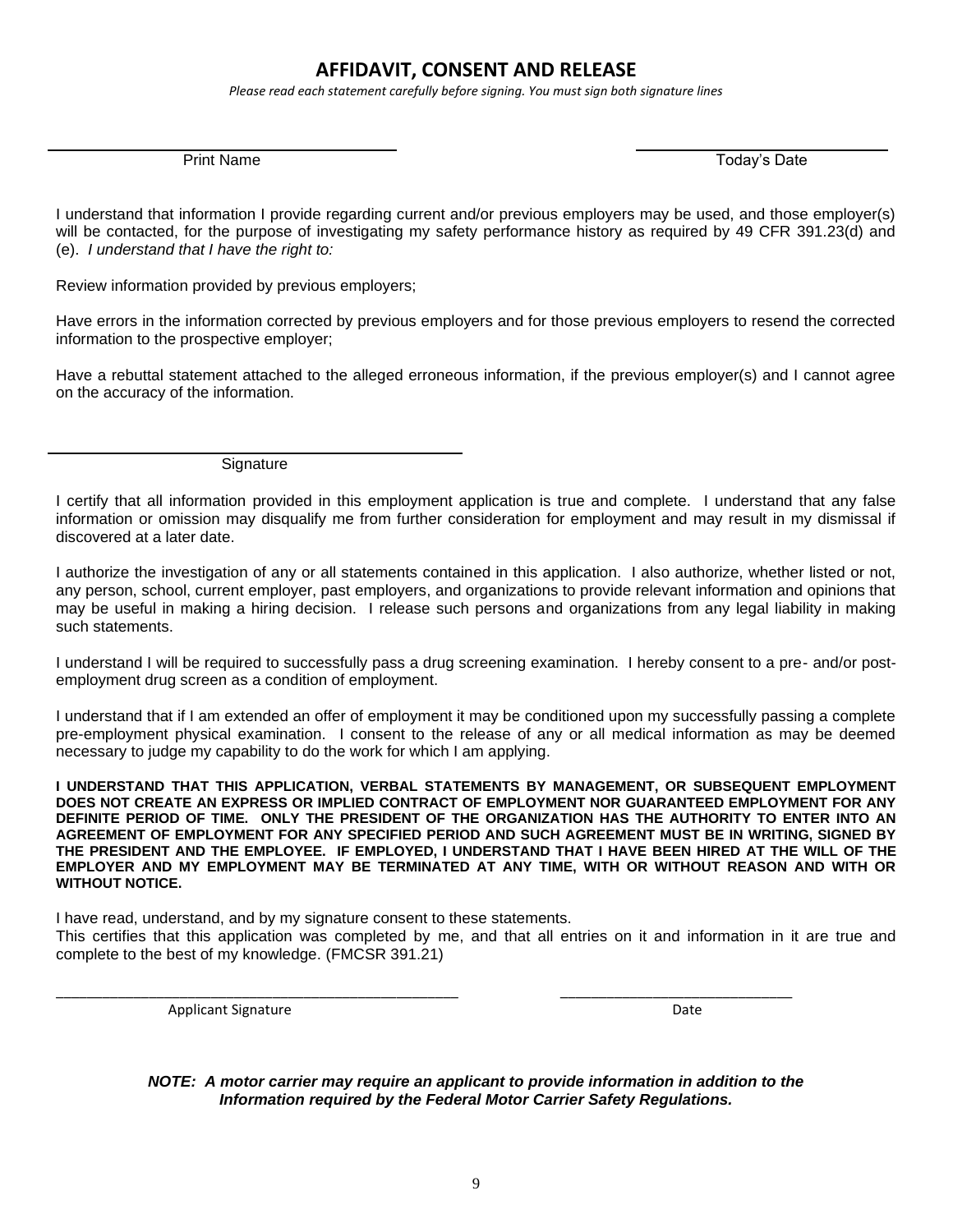| <b>Driving Skills</b>         |  |
|-------------------------------|--|
| D.O.T. Rules & Regs.          |  |
| Read maps / Directions        |  |
| Class A CDL                   |  |
| Class B CDL                   |  |
| Driving Safety                |  |
| <b>Articulated Haul Truck</b> |  |
| Hauling Safety                |  |
| <b>HazMat Certification</b>   |  |
| HazWapper                     |  |
| Dumping loads                 |  |
| Lowboy Driver                 |  |
| Oversize loads                |  |
| Pick Up                       |  |
| Semi                          |  |
| Tandem                        |  |
| Tanker                        |  |
|                               |  |
|                               |  |
|                               |  |

| <b>Operator Skills</b>          | Quarry                      | Management -            |
|---------------------------------|-----------------------------|-------------------------|
| Operate around Electrical Lines | Cones                       | Math - Advance          |
| <b>Backhoes</b>                 | <b>Crusher Repair</b>       | Math - Basic            |
| Blade                           | <b>MSHA Training</b>        | Math - Interme          |
| <b>Bobcat</b>                   | Operate Crusher/Conveyors   | <b>Multiline Phone</b>  |
| Caterpillar Equipment           | <b>OSHA Training</b>        | Multi-task              |
| Crane                           | Pinch Points around Crusher | <b>Office Machines</b>  |
| Dozers                          | <b>Riprap Sorting</b>       | Organizational 9        |
| Excavators                      | Safety around Crusher       | Plans and Blue I        |
| Forklift                        | <b>Stockpile Material</b>   | Problem Solving         |
| <b>GIS Software Operator</b>    |                             | <b>Public Relations</b> |
| Grader                          | <b>Other</b>                | <b>Purchasing Reta</b>  |
| John Deere Equipment            | Firefighter                 | <b>Record Keeping</b>   |
| Komatsu Equipment               | Sawyer                      | Microsoft - Acce        |
| Loader Safety                   | <b>Trimble GPS</b>          | Microsoft - Exce        |
| Loaders                         | Safe - H2S Safety Training  | Microsoft-Out           |
| <b>Loading Trucks</b>           | <b>Survey Equipment</b>     | Microsoft - Pov         |
| Man Lift                        | Other:                      | Microsoft - Pub         |
| Operator                        | Other:                      | Software - Wor          |
| Roller                          | Other:                      | Software - Accc         |
| <b>Scissor Lift</b>             | Other:                      | Software - Ado          |
| Scrapers                        |                             | Software - Trim         |
| Skid steers                     |                             | Software - Vista        |
| Tamper                          |                             | Other:                  |
| <b>Track hoe</b>                |                             | Other:                  |
| Trencher                        |                             | Other:                  |
| <b>Water Truck</b>              |                             | Other:                  |
| Other:                          |                             |                         |
| Other:                          |                             |                         |

# **Skills Sheet Please check ALL that apply**

| <b>Driving Skills</b>         | <b>Mechanics Skills</b>          | <b>Office</b>                      |
|-------------------------------|----------------------------------|------------------------------------|
| D.O.T. Rules & Regs.          | Air & A/C Systems                | 10 Key Calculator                  |
|                               |                                  |                                    |
| Read maps / Directions        | Air Brakes                       | Payroll                            |
| Class A CDL                   | <b>ASE Certified</b>             | <b>Accounts Payable</b>            |
| Class B CDL                   | <b>Basis Mechanic Skills</b>     | <b>Accounts Receivable</b>         |
| Driving Safety                | Cat Electronic Technician        | Bookkeeping                        |
| <b>Articulated Haul Truck</b> | <b>Drive Train</b>               | Cash Handling                      |
| <b>Hauling Safety</b>         | <b>Electrical Systems</b>        | <b>Certified Public Accountant</b> |
| <b>HazMat Certification</b>   | Engine Rebuild / Inframe Rebuild | <b>Communication Verbal</b>        |
| <b>HazWapper</b>              | Fueling and Oil                  | <b>Communication Written</b>       |
| Dumping loads                 | Hydraulics                       | Computers                          |
| Lowboy Driver                 | Pneumatic                        | <b>Typing</b>                      |
| Oversize loads                | Power Tools                      | Data Entry                         |
| Pick Up                       | Service Management               | <b>Customer Service</b>            |
| Semi                          | <b>Small Tools</b>               | <b>Detail Oriented</b>             |
| Tandem                        | Tooling                          | Filing                             |
| Tanker                        | Vehicle Maintenance              | <b>Grammar Proficiency</b>         |
|                               | Weld Aluminum                    | <b>Customer Service</b>            |
|                               | Welding                          | <b>Human Resources</b>             |
|                               | Transmission - Repair/ Rebuild   | <b>Inventory Control</b>           |
|                               |                                  |                                    |

| <b>Operator Skills</b>                   | Quarry                                               | Management - Personnel       |
|------------------------------------------|------------------------------------------------------|------------------------------|
| Operate around Electrical Lines<br>Cones |                                                      | Math - Advanced              |
| <b>Backhoes</b>                          | Crusher Repair                                       | Math – Basic                 |
| Blade                                    | <b>MSHA Training</b>                                 | Math - Intermediate          |
| Bobcat                                   | Operate Crusher/Conveyors<br><b>Multiline Phones</b> |                              |
| Caterpillar Equipment                    | <b>OSHA Training</b>                                 | Multi-task                   |
| Crane                                    | Pinch Points around Crusher                          | <b>Office Machines</b>       |
| <b>Dozers</b>                            | <b>Riprap Sorting</b>                                | <b>Organizational Skills</b> |
| <b>Excavators</b>                        | Safety around Crusher                                | Plans and Blue Prints        |
| Forklift                                 | <b>Stockpile Material</b>                            | Problem Solving              |

| Grader                | <b>Other</b>               | <b>Purchasing Retail</b> |
|-----------------------|----------------------------|--------------------------|
| John Deere Equipment  | Firefighter                | <b>Record Keeping</b>    |
| Komatsu Equipment     | Sawyer                     | Microsoft - Access       |
| Loader Safety         | <b>Trimble GPS</b>         | Microsoft - Excel        |
| Loaders               | Safe - H2S Safety Training | Microsoft - Outlook      |
| <b>Loading Trucks</b> | <b>Survey Equipment</b>    | Microsoft - PowerPoint   |
| Man Lift              | Other:                     | Microsoft - Publisher    |
| Operator              | Other:                     | Software - Word          |
| Roller                | Other:                     | Software - Accounting    |
| Scissor Lift          | Other:                     | Software - Adobe         |
| <b>Scrapers</b>       |                            | Software - Trimble       |
| Skid steers           |                            | Software - Vista         |
| Tamper                |                            | Other:                   |
| Track hoe             |                            | Other:                   |
| Trencher              |                            | Other:                   |
| <b>Water Truck</b>    |                            | Other:                   |
| Other:                |                            |                          |
| Other:                |                            |                          |

| <b>Office</b>                |  |
|------------------------------|--|
| 10 Key Calculator            |  |
| Payroll                      |  |
| <b>Accounts Payable</b>      |  |
| <b>Accounts Receivable</b>   |  |
| Bookkeeping                  |  |
| <b>Cash Handling</b>         |  |
| Certified Public Accountant  |  |
| <b>Communication Verbal</b>  |  |
| <b>Communication Written</b> |  |
| Computers                    |  |
| Typing                       |  |
| Data Entry                   |  |
| <b>Customer Service</b>      |  |
| Detail Oriented              |  |
| Filing                       |  |
| <b>Grammar Proficiency</b>   |  |
| <b>Customer Service</b>      |  |
| <b>Human Resources</b>       |  |
| <b>Inventory Control</b>     |  |
| Management - Business        |  |
| Management - Personnel       |  |
| Math - Advanced              |  |
| Math - Basic                 |  |
| Math - Intermediate          |  |
| <b>Multiline Phones</b>      |  |
| Multi-task                   |  |
| <b>Office Machines</b>       |  |
| <b>Organizational Skills</b> |  |
| Plans and Blue Prints        |  |
| <b>Problem Solving</b>       |  |
| <b>Public Relations</b>      |  |
| <b>Purchasing Retail</b>     |  |
| <b>Record Keeping</b>        |  |
| Microsoft - Access           |  |
| Microsoft - Excel            |  |
| Microsoft - Outlook          |  |
| Microsoft - PowerPoint       |  |
| Microsoft - Publisher        |  |
| Software - Word              |  |
| Software - Accounting        |  |
| Software - Adobe             |  |
| Software - Trimble           |  |
| Software - Vista             |  |
| Other:                       |  |
| Other:                       |  |
| Other:                       |  |
| Other:                       |  |
|                              |  |
|                              |  |
|                              |  |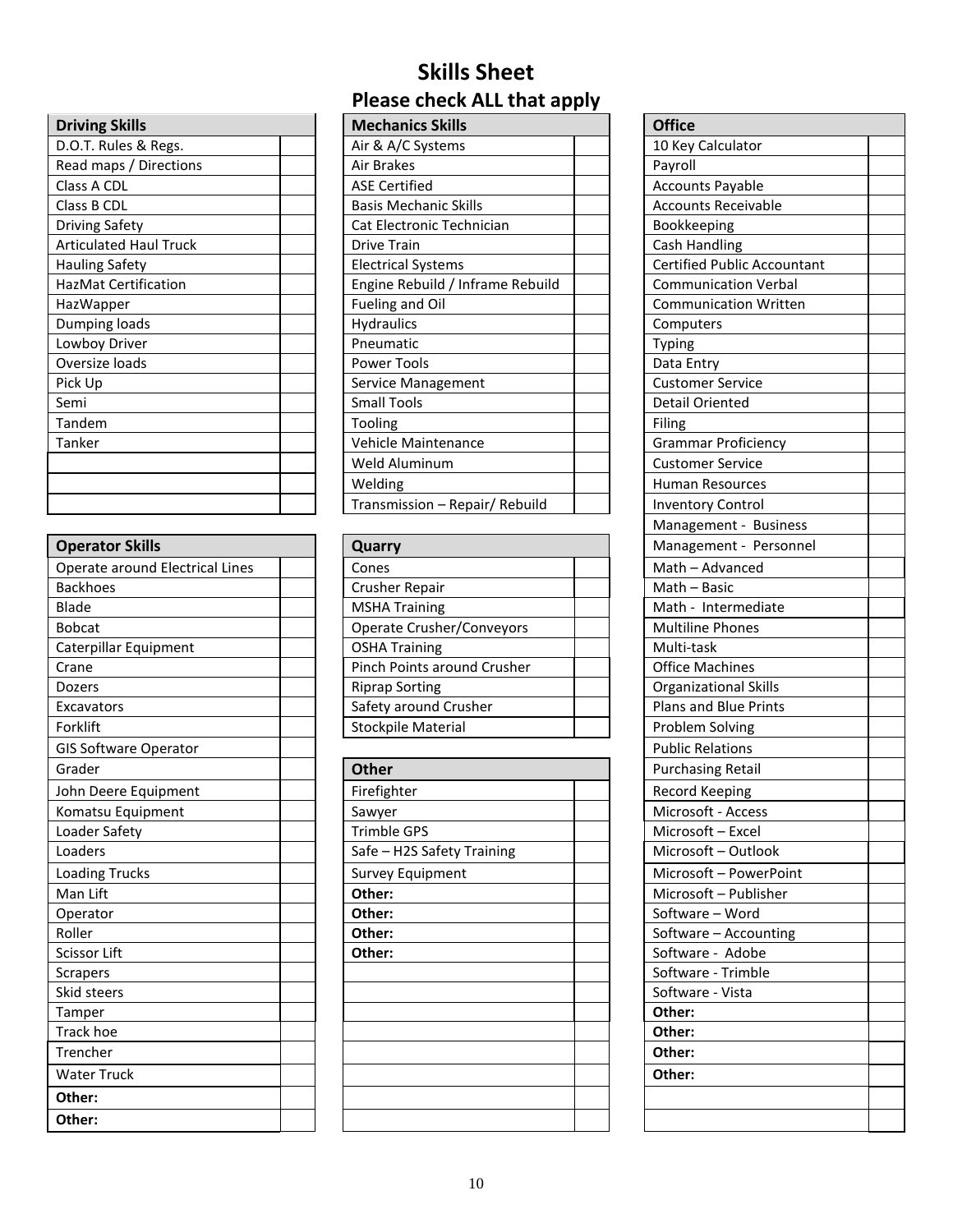| SAFETY PERFORMANCE HISTORY RECORDS REQUEST                                                                                                                                                           |                                                                                 |                                                                                                                                                                                                                                                 |                      |
|------------------------------------------------------------------------------------------------------------------------------------------------------------------------------------------------------|---------------------------------------------------------------------------------|-------------------------------------------------------------------------------------------------------------------------------------------------------------------------------------------------------------------------------------------------|----------------------|
| <b>SECTION 1</b>                                                                                                                                                                                     | TO BE COMPLETED BY PROSPECTIVE EMPLOYEE                                         |                                                                                                                                                                                                                                                 |                      |
| I, (Print Name)<br><b>Marshall Social Security Number:</b> Social Security Number:                                                                                                                   |                                                                                 |                                                                                                                                                                                                                                                 |                      |
| Date of Birth                                                                                                                                                                                        |                                                                                 |                                                                                                                                                                                                                                                 |                      |
| <b>Hereby Authorize Previous Employer:</b>                                                                                                                                                           |                                                                                 | Email:                                                                                                                                                                                                                                          |                      |
| Street:                                                                                                                                                                                              | the contract of the contract of the contract of the contract of the contract of | Phone                                                                                                                                                                                                                                           |                      |
| City, State, Zip                                                                                                                                                                                     |                                                                                 | Fax:                                                                                                                                                                                                                                            |                      |
| To release and forward the information requested by Section 3 of this document concerning my safety performance history records<br>within the previous 3 years.                                      |                                                                                 | Date of Application:                                                                                                                                                                                                                            |                      |
| Tezak Heavy Equipment Co., Inc.<br>To:                                                                                                                                                               | <b>OR</b>                                                                       | Rocky Mountain Landscape Materials, LLC                                                                                                                                                                                                         |                      |
| 205 Tunnel Drive                                                                                                                                                                                     |                                                                                 | 1087 E. Holiday Drive                                                                                                                                                                                                                           |                      |
| Canon City, CO 81212                                                                                                                                                                                 |                                                                                 | Pueblo West, Co. 81007                                                                                                                                                                                                                          |                      |
| Attn: Melissa Miller                                                                                                                                                                                 |                                                                                 | Attn: Tracy Matthews                                                                                                                                                                                                                            |                      |
| Email: mmiller@tezakheavyequipment.com                                                                                                                                                               |                                                                                 | Email: tracy@rmtnlandscape.com                                                                                                                                                                                                                  |                      |
| Or FAX: 719-269-1148                                                                                                                                                                                 |                                                                                 | Or FAX: 719-547-0358                                                                                                                                                                                                                            |                      |
| In compliance with §40.25(g) and 391.23(h), release of this information must be made in a written form that ensures confidentiality,<br>such as fax, email, or letter.<br><b>Applicant Signature</b> |                                                                                 | Date                                                                                                                                                                                                                                            |                      |
|                                                                                                                                                                                                      |                                                                                 |                                                                                                                                                                                                                                                 |                      |
|                                                                                                                                                                                                      |                                                                                 |                                                                                                                                                                                                                                                 |                      |
| <b>SECTION 2</b>                                                                                                                                                                                     | TO BE COMPLETED BY PREVIOUS EMPLOYER                                            |                                                                                                                                                                                                                                                 |                      |
| We employed the applicant named above.                                                                                                                                                               | Yes     No                                                                      |                                                                                                                                                                                                                                                 |                      |
| From: $(m/y)$                                                                                                                                                                                        | To: $(m/y)$                                                                     |                                                                                                                                                                                                                                                 |                      |
|                                                                                                                                                                                                      |                                                                                 |                                                                                                                                                                                                                                                 |                      |
| Did he/she drive a motor vehicle for you?                                                                                                                                                            |                                                                                 | ■ Yes ■ No If yes, what type? ■ Straight Truck ■ Bus                                                                                                                                                                                            |                      |
| Tractor-Semi Trailer<br>Cargo Tank                                                                                                                                                                   | $\Box$ Double/Triples $\Box$ Other (specify)                                    | $\mathcal{L}(\mathcal{L}(\mathcal{L}))$ . The set of the set of the set of the set of the set of the set of the set of the set of the set of the set of the set of the set of the set of the set of the set of the set of the set of the set of |                      |
| If there is no safety performance history to report, check here $\Box$ , sign below and return.                                                                                                      |                                                                                 |                                                                                                                                                                                                                                                 |                      |
| Accidents: Complete the following for any accident included on your accident register (§390.15(b)) that involved the applicant                                                                       |                                                                                 |                                                                                                                                                                                                                                                 |                      |
| in the 3 years prior to the application date shown above, or check here $\Box$ if there is no accident register data for this driver.                                                                |                                                                                 |                                                                                                                                                                                                                                                 |                      |
| Location<br>Date                                                                                                                                                                                     | <b>Number of Injuries</b>                                                       | <b>Number of Fatalities</b>                                                                                                                                                                                                                     | <b>Hazmat spills</b> |
|                                                                                                                                                                                                      |                                                                                 |                                                                                                                                                                                                                                                 |                      |
|                                                                                                                                                                                                      |                                                                                 |                                                                                                                                                                                                                                                 |                      |
|                                                                                                                                                                                                      |                                                                                 |                                                                                                                                                                                                                                                 |                      |
| Please provide information concerning any other accidents involving the applicant that were reported to government agencies or                                                                       |                                                                                 |                                                                                                                                                                                                                                                 |                      |
|                                                                                                                                                                                                      |                                                                                 |                                                                                                                                                                                                                                                 |                      |
| Insurers or retained under internal company policies:                                                                                                                                                |                                                                                 |                                                                                                                                                                                                                                                 |                      |
|                                                                                                                                                                                                      |                                                                                 |                                                                                                                                                                                                                                                 |                      |
|                                                                                                                                                                                                      |                                                                                 |                                                                                                                                                                                                                                                 |                      |
|                                                                                                                                                                                                      |                                                                                 |                                                                                                                                                                                                                                                 |                      |
|                                                                                                                                                                                                      |                                                                                 |                                                                                                                                                                                                                                                 |                      |
| <b>Print Name</b>                                                                                                                                                                                    | <b>Title</b>                                                                    |                                                                                                                                                                                                                                                 |                      |
|                                                                                                                                                                                                      |                                                                                 |                                                                                                                                                                                                                                                 |                      |
| Signature                                                                                                                                                                                            | <b>Date</b>                                                                     |                                                                                                                                                                                                                                                 |                      |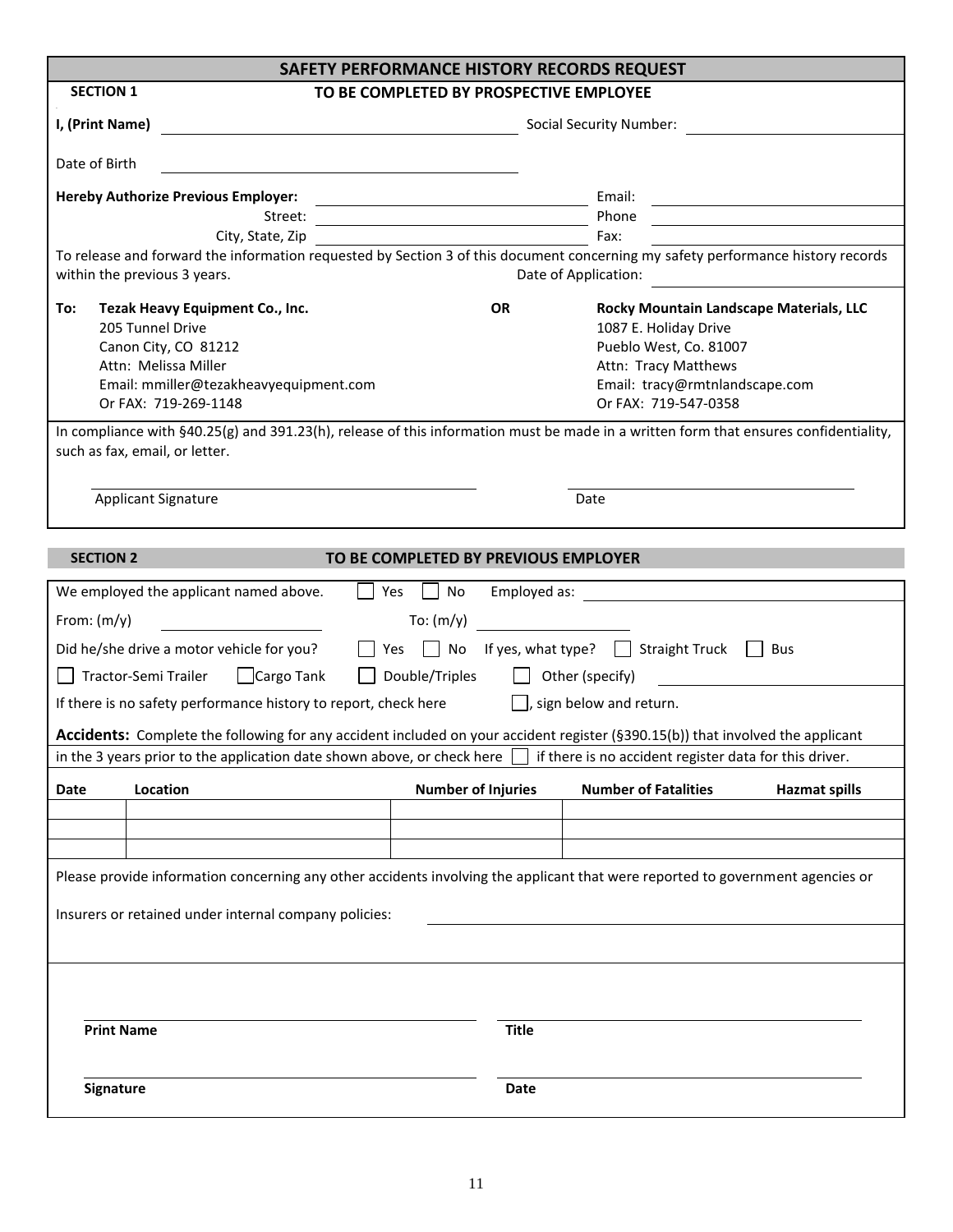| <b>SECTION 1</b>                                                                                                                                                                                                                              |                                                                                            | TO BE COMPLETED BY PROSPECTIVE EMPLOYEE                                                                                                                       |                                                                                                                                     |
|-----------------------------------------------------------------------------------------------------------------------------------------------------------------------------------------------------------------------------------------------|--------------------------------------------------------------------------------------------|---------------------------------------------------------------------------------------------------------------------------------------------------------------|-------------------------------------------------------------------------------------------------------------------------------------|
| I, (print name)                                                                                                                                                                                                                               |                                                                                            | <b>Social Security Number</b>                                                                                                                                 |                                                                                                                                     |
| First                                                                                                                                                                                                                                         | Middle Name                                                                                | Date of Birth<br>Last                                                                                                                                         |                                                                                                                                     |
| I authorize previous employer:                                                                                                                                                                                                                |                                                                                            | Email                                                                                                                                                         |                                                                                                                                     |
| Street                                                                                                                                                                                                                                        |                                                                                            | Phone                                                                                                                                                         |                                                                                                                                     |
| City, State, Zip                                                                                                                                                                                                                              |                                                                                            | Fax #                                                                                                                                                         |                                                                                                                                     |
| Substances Testing records within the previous 3 years from:                                                                                                                                                                                  |                                                                                            | To release and forward the information requested by Section 2 (below) of this document concerning my Alcohol and Controlled<br>Date of employment application |                                                                                                                                     |
| To Prospective Employer: Tezak Heavy Equipment Co., Inc.                                                                                                                                                                                      |                                                                                            | Attention:                                                                                                                                                    | Jodi Nelson                                                                                                                         |
| <b>Street Address</b>                                                                                                                                                                                                                         | 205 Tunnel Drive                                                                           |                                                                                                                                                               | City, State, Zip: Canon City, CO 81212                                                                                              |
| Phone #: 719-269-1173                                                                                                                                                                                                                         |                                                                                            |                                                                                                                                                               |                                                                                                                                     |
|                                                                                                                                                                                                                                               |                                                                                            | such as fax, email, or letter. Under§391.23(g), you must respond to this inquiry within 30 days of receipt.                                                   | Incompliance with §40.25(g) and 391.23(h), release of this information must be made in a written form that ensures confidentiality, |
| <b>Applicant Signature</b>                                                                                                                                                                                                                    |                                                                                            | Date                                                                                                                                                          |                                                                                                                                     |
|                                                                                                                                                                                                                                               | This information is being requested in compliance with §40.25 and §391.23                  |                                                                                                                                                               |                                                                                                                                     |
| <b>SECTION 2</b>                                                                                                                                                                                                                              |                                                                                            | TO BE COMPLETED BY PREVIOUS EMPLOYER                                                                                                                          |                                                                                                                                     |
|                                                                                                                                                                                                                                               |                                                                                            | <b>DRUG AND ALCOHOL HISTORY</b>                                                                                                                               |                                                                                                                                     |
| If driver was not subject to Department of Transportation testing requirements while employed by this employer, please check here<br>Please fill in the dates of employment<br>From:<br>To:                                                   |                                                                                            |                                                                                                                                                               |                                                                                                                                     |
| Complete bottom of Section 3, sign, and return.                                                                                                                                                                                               | Driver was subject to department of transportation requirements                            | From:                                                                                                                                                         | To:<br>Yes No                                                                                                                       |
| 1.                                                                                                                                                                                                                                            | Has this person had an alcohol test with a result of 0.04 or higher alcohol concentration> |                                                                                                                                                               |                                                                                                                                     |
| Has this person tested positive or adulterated or substituted a test specimen for controlled substances?<br>2.<br>$\mathsf{L}$<br>Has this person refused to submit to a post-accident, random, reasonable suspicion, or follow-up alcohol or |                                                                                            |                                                                                                                                                               |                                                                                                                                     |
| 3.<br>controlled substance test?                                                                                                                                                                                                              |                                                                                            |                                                                                                                                                               |                                                                                                                                     |
| 4.                                                                                                                                                                                                                                            | Has this person committed other violations of Subpart B of Part 382, or Part 40?           |                                                                                                                                                               | П<br>П                                                                                                                              |
| If this person has violated a DOT drug and alcohol regulation, did this person fail to undertake or complete a program<br>5.                                                                                                                  |                                                                                            |                                                                                                                                                               |                                                                                                                                     |
| prescribed by Substance Abuse Professional (SAP) while in your employment?<br>П<br>$\mathbb{R}^n$<br>For a driver who successfully completed a SAP's rehabilitation referral and remained in your employment, did this<br>6.                  |                                                                                            |                                                                                                                                                               |                                                                                                                                     |
|                                                                                                                                                                                                                                               |                                                                                            | driver subsequently have an alcohol test result of 0.04 or greater a verified positive test, or refused to be tested?                                         | $\Box$<br>$\Box$                                                                                                                    |
|                                                                                                                                                                                                                                               |                                                                                            | In answering these questions, include any required DOT drug and alcohol testing information obtained from prior previous                                      |                                                                                                                                     |
|                                                                                                                                                                                                                                               | employers in the previous 3 years prior to the application date shown on previous page.    |                                                                                                                                                               |                                                                                                                                     |
| Name                                                                                                                                                                                                                                          | Company:                                                                                   |                                                                                                                                                               |                                                                                                                                     |
| Street                                                                                                                                                                                                                                        | City, State, Zip                                                                           |                                                                                                                                                               | Phone:                                                                                                                              |
| Section 3 Completed by (Signature)                                                                                                                                                                                                            |                                                                                            |                                                                                                                                                               | Date:                                                                                                                               |
|                                                                                                                                                                                                                                               |                                                                                            |                                                                                                                                                               |                                                                                                                                     |
| <b>Section 3a</b>                                                                                                                                                                                                                             | This form was (check one) $\Box$ Faxed $\Box$ Mailed $\Box$ Emailed $\Box$ Other           | TO BE COMPLETED BY PROSPECTIVE EMPLOYER                                                                                                                       |                                                                                                                                     |
| By:                                                                                                                                                                                                                                           |                                                                                            |                                                                                                                                                               | Date:                                                                                                                               |
| <b>Section 3b</b>                                                                                                                                                                                                                             |                                                                                            | TO BE COMPLETED BY PROSPECTIVE EMPLOYER                                                                                                                       |                                                                                                                                     |
| Please complete below when information is obtained.                                                                                                                                                                                           |                                                                                            |                                                                                                                                                               |                                                                                                                                     |
| Information received from:                                                                                                                                                                                                                    |                                                                                            | Recorded by:                                                                                                                                                  |                                                                                                                                     |
| Method<br>Faxed                                                                                                                                                                                                                               | Mailed<br>Emailed                                                                          | Other                                                                                                                                                         |                                                                                                                                     |
|                                                                                                                                                                                                                                               |                                                                                            |                                                                                                                                                               | Date                                                                                                                                |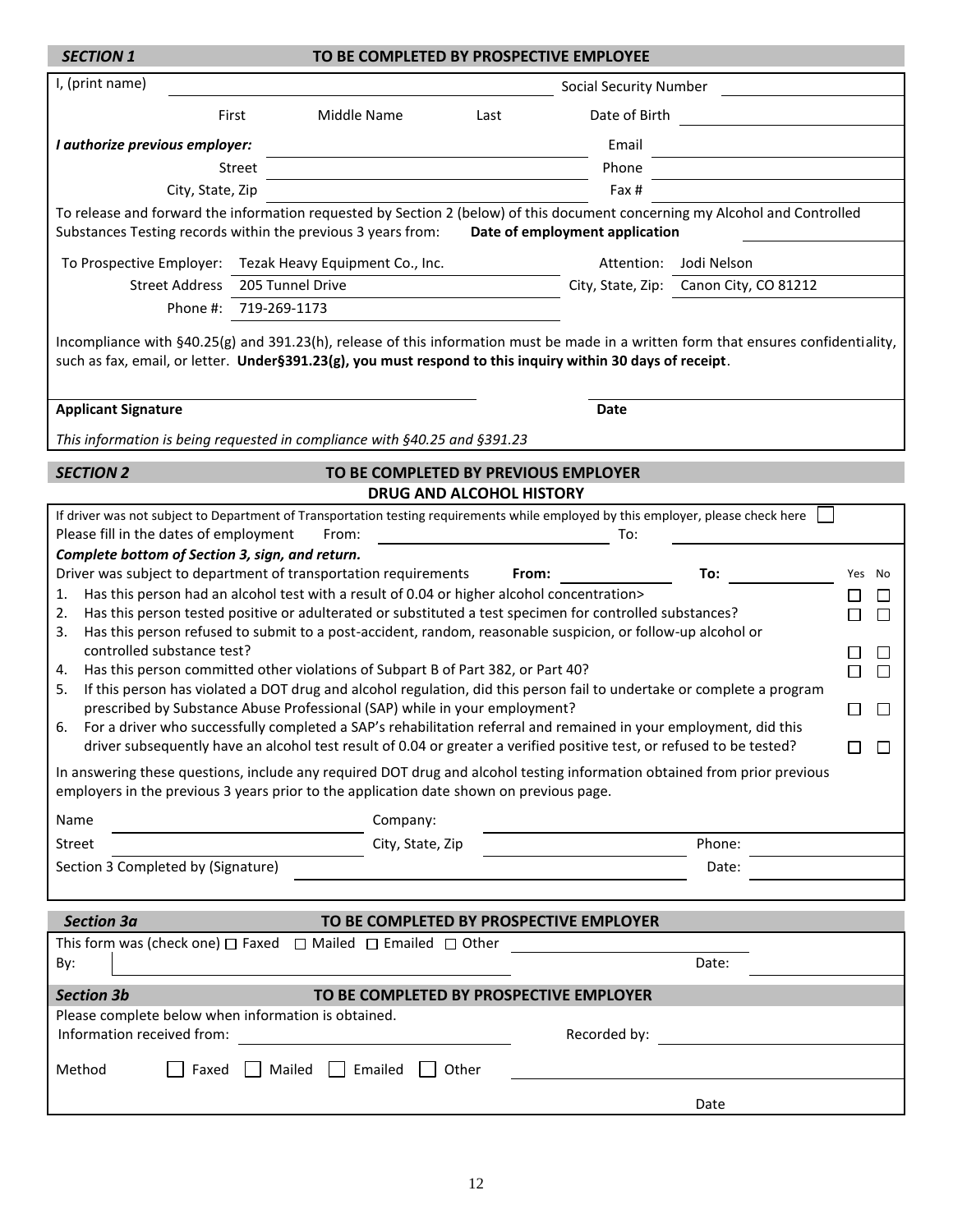## **APPLICANT AFFIRMATIVE ACTION INFORMATION**

### **Section 1: General Applicant Information – REQUIRED INFORMATION**

| Print Name:                        |                                      | Date  |        |  |  |
|------------------------------------|--------------------------------------|-------|--------|--|--|
|                                    | Last                                 | First | Middle |  |  |
|                                    | Position Applied for (list only one) |       |        |  |  |
| <b>Section 2: Referral Source:</b> |                                      |       |        |  |  |
| How Did you hear about this job:   |                                      |       |        |  |  |

#### **Section 2: Affirmative Action Information – VOLUNTARY INFORMATION**

Tezak Heavy Equipment is an Equal Opportunity Employer government contractor. We consider applicants for all positions without regard to race, color, religion, sex, national origin, age, disability, veteran status or any other legally protected class. To comply with government regulations for equal employment opportunity and affirmative action (EEO/AA), we must track our applicants by gender and race/ethnicity and the position they applied for and then supply this information to the government. Applicants are invited to participate. In extending this invitation you are advised that: 1) You are under no obligation to respond, but may do so in the future if you so choose; 2) Responses are kept separate from your application and will remain confidential within the Human Resources Department; and 3) Responses will be used only for the necessary reporting. When reported, data will not identify any specific individuals.

In an effort to help us comply with legal record keeping requirements regarding Affirmative Action, we ask that you complete the information requested below. Please be advised that your completion of this form is NOT part of your official application for employment. It is considered confidential information that **WILL NOT** be used in any hiring decision. Refusal to provide this information will have no bearing on your application and will not subject you to any adverse treatment. If you choose to participate by completing this form, we thank you for your cooperation.

### **Section 3: Applicant Affirmative Action Data – Please Complete Below or check this box: I do not wish to disclose**

Gender:  $\Box$  Male  $\Box$  Female

### **Race / National Origin** (You may mark one or more of the following)

| <b>Race/Ethnic Category</b>                                                             | <b>Definition or Category</b>                                                                                                                                                                                                                             |  |
|-----------------------------------------------------------------------------------------|-----------------------------------------------------------------------------------------------------------------------------------------------------------------------------------------------------------------------------------------------------------|--|
| <b>Hispanic or Latino</b>                                                               | A person of Cuban, Mexican, Puerto Rican, South or Central America or other<br>Spanish Culture or origin regardless of race.                                                                                                                              |  |
| If you answered "Yes" you have completed this form. Please sign and date at the bottom. |                                                                                                                                                                                                                                                           |  |
|                                                                                         | If you answered "no" please select a race from the options below.                                                                                                                                                                                         |  |
| <b>Not Hispanic or Latino</b>                                                           |                                                                                                                                                                                                                                                           |  |
| White                                                                                   | A person having origins in any of the original peoples of Europe, the Middle East,<br>or North Africa.                                                                                                                                                    |  |
| American Indian or Native Alaskan                                                       | A person having origins in any of the original peoples of North and South<br>America (including Central America), and who maintains tribal affiliation or<br>community attachment.                                                                        |  |
| <b>Black or African American</b>                                                        | A person having origins in any of the black racial groups of Africa                                                                                                                                                                                       |  |
| Asian                                                                                   | A person having origins in any of the original peoples of the Far East, Southeast<br>Asia, or the Indian subcontinent including, for example, Cambodia, China, India,<br>Japan, Korea, Malaysia, Pakistan, the Philippine Islands, Thailand, and Vietnam. |  |
| <b>Native Hawaiian or Pacific Islander</b>                                              | A person having origins in any of the original peoples of Hawaii, Guam, Samoa,<br>or other Pacific Island.                                                                                                                                                |  |
| Two or more races (not Hispanic or Latino)                                              | All person who identify with more than one of the above 5 races                                                                                                                                                                                           |  |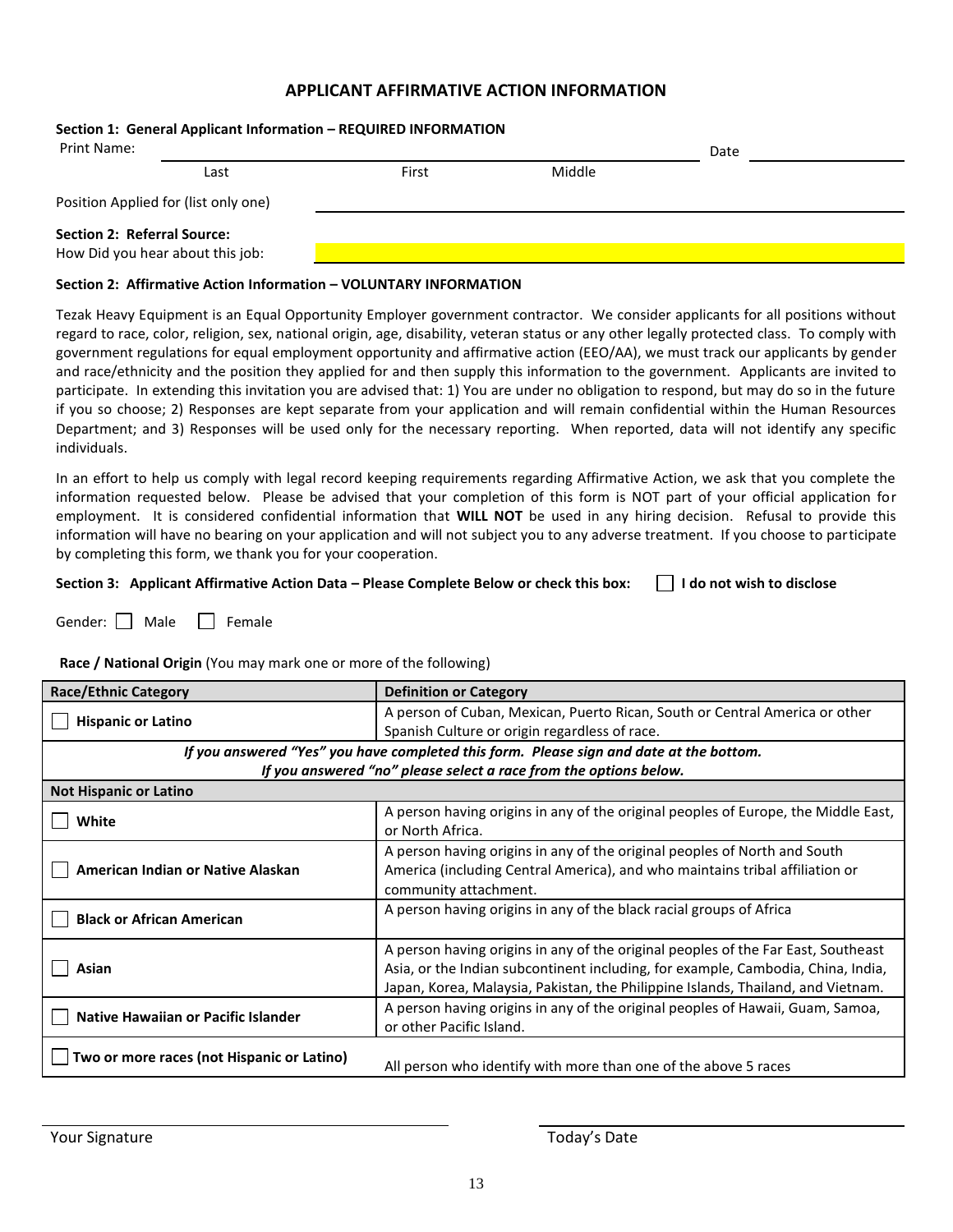## **Voluntary Self-Identification of Disability Form CC-305 OMB Control Number 1250-0005 Expires 1/31/2017 Page 14 of 15**

### **Why are you being asked to complete this form?**

Because we do business with the government, we must reach out to, hire, and provide equal opportunity to qualified people with disabilities.<sup>1</sup> To help us measure how well we are doing, we are asking you to tell us if you have a disability or if you ever had a disability. Completing this form is voluntary, but we hope that you will choose to fill it out. If you are applying for a job, any answer you give will be kept private and will not be used against you in any way.

If you already work for us, your answer will not be used against you in any way. Because a person may become disabled at any time, we are required to ask all of our employees to update their information every five years. You may voluntarily self-identify as having a disability on this form without fear of any punishment because you did not identify as having a disability earlier.

### **How do I know if I have a disability?**

You are considered to have a disability if you have a physical or mental impairment or medical condition that substantially limits a major life activity, or if you have a history or record of such an impairment or medical condition.

Disabilities include, but are not limited to:

- 
- 
- 
- 
- 
- -
- 
- -
- Epilepsy Arthritis Auto Immune Diseases Intellectual disability
- Blindness Autism Bipolar disorder Post-traumatic stress disorder (PTSD)
- Deafness Cerebral palsy Major depression Obsessive compulsive disorder
- Cancer HIV/AIDS Multiple Sclerosis (MS) Impairments requiring the use of a wheelchair
- Diabetes Schizophrenia Muscular Dystrophy Missing Limbs or partially missing limbs
	-

Please check one of the boxes below:

YES, I HAVE A DISABILITY (or previously had a disability) NO, I DON'T HAVE A DISABILITY I DON'T WISH TO ANSWER